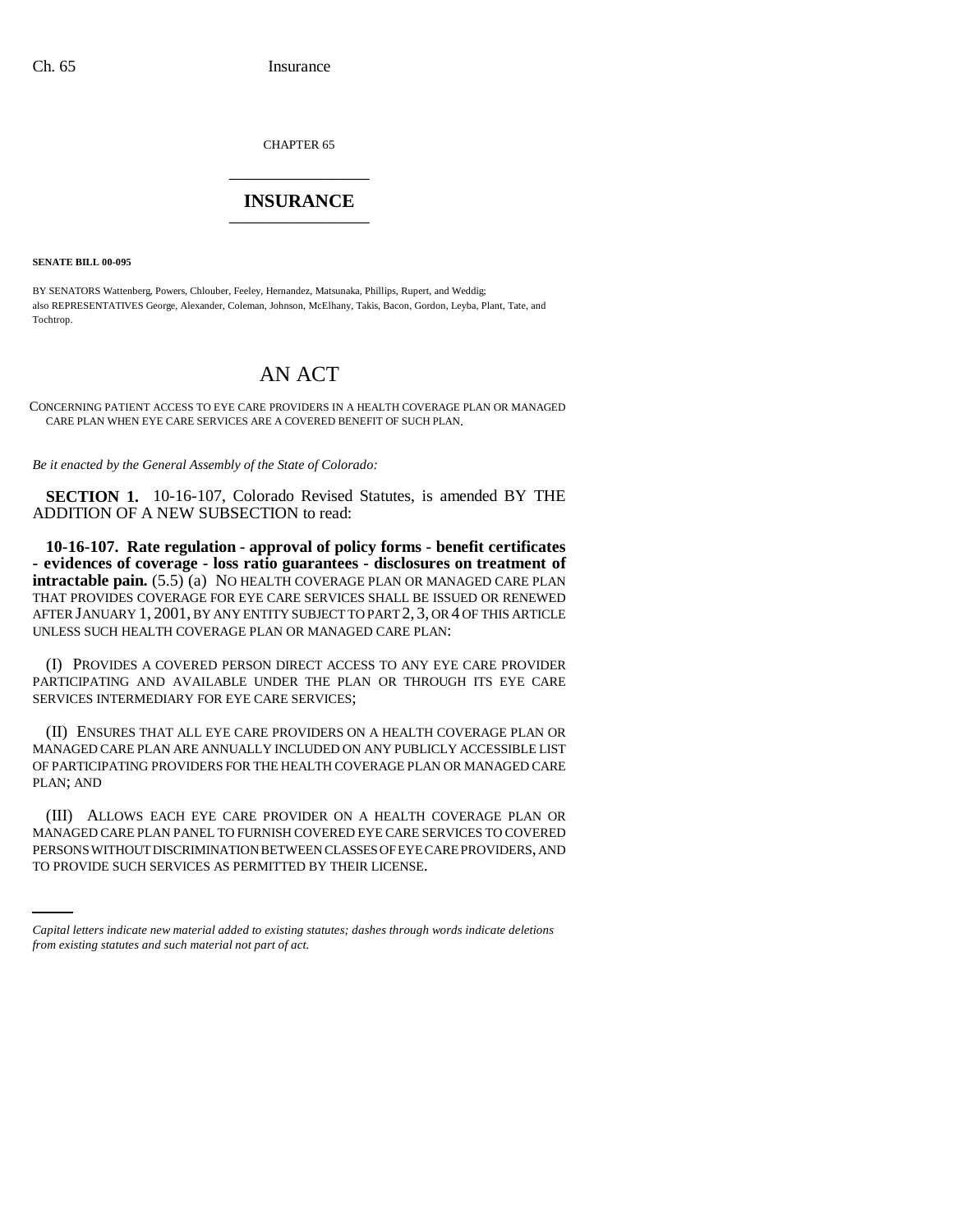(b) A HEALTH COVERAGE PLAN OR MANAGED CARE PLAN SHALL NOT:

(I) IMPOSE A DEDUCTIBLE OR COINSURANCE FOR EYE CARE SERVICES THAT IS GREATER THAN THE DEDUCTIBLE OR COINSURANCE IMPOSED FOR OTHER MEDICAL SERVICES UNDER THE HEALTH COVERAGE PLAN OR MANAGED CARE PLAN;

(II) REQUIRE AN EYE CARE PROVIDER TO HOLD HOSPITAL PRIVILEGES AS A CONDITION OF PARTICIPATION AS A PROVIDER UNDER THE HEALTH COVERAGE PLAN OR MANAGED CARE PLAN, UNLESS AN EYE CARE PROVIDER IS LICENSED PURSUANT TO ARTICLE 36 OF TITLE 12, C.R.S.; OR

(III) IMPOSE PENALTIES UPON PRIMARY CARE PROVIDERS AS A RESULT OF THE DIRECT ACCESS PROVISIONS OF THIS SUBSECTION (5.5).

(c) NOTHING IN THIS SUBSECTION (5.5) SHALL BE CONSTRUED AS:

(I) CREATING COVERAGE FOR ANY HEALTH CARE SERVICE THAT IS NOT OTHERWISE COVERED UNDER THE TERMS OF THE HEALTH COVERAGE PLAN OR MANAGED CARE PLAN;

(II) REQUIRING A HEALTH COVERAGE PLAN OR MANAGED CARE PLAN TO INCLUDE AS A PARTICIPATING PROVIDER EVERY WILLING PROVIDER OR HEALTH PROFESSIONAL WHO MEETS THE TERMS AND CONDITIONS OF THE HEALTH COVERAGE PLAN OR MANAGED CARE PLAN;

(III) PREVENTING A COVERED PERSON FROM SEEKING EYE CARE SERVICES FROM THE COVERED PERSON'S PRIMARY CARE PROVIDER IN ACCORDANCE WITH THE TERMS OF THE COVERED PERSON'S HEALTH COVERAGE PLAN OR MANAGED CARE PLAN;

(IV) INCREASING OR DECREASING THE SCOPE OF THE PRACTICE OF OPTOMETRY AS DEFINED IN SECTION 12-40-102, C.R.S.;

(V) REQUIRING EYE CARE SERVICES TO BE PROVIDED IN A HOSPITAL OR SIMILAR MEDICAL FACILITY; OR

(VI) PROHIBITING A HEALTH COVERAGE PLAN OR MANAGED CARE PLAN FROM REQUIRING A COVERED PERSON TO RECEIVE A REFERRAL OR PRIOR AUTHORIZATION FROM A PRIMARY CARE PROVIDER FOR ANY SUBSEQUENT SURGICAL PROCEDURES.

(d) AS USED IN THIS SUBSECTION (5.5), UNLESS THE CONTEXT OTHERWISE REQUIRES:

(I) "EYE CARE PROVIDER" MEANS A PARTICIPATING PROVIDER WHO IS AN OPTOMETRIST LICENSED TO PRACTICE OPTOMETRY PURSUANT TO ARTICLE 40 OF TITLE 12, C.R.S., OR AN OPHTHALMOLOGIST LICENSED TO PRACTICE MEDICINE PURSUANT TO ARTICLE 36 OF TITLE 12, C.R.S.

(II) "EYE CARE SERVICES" MEANS THOSE HEALTH CARE SERVICES RELATED TO THE EXAMINATION, DIAGNOSIS, TREATMENT, AND MANAGEMENT OF CONDITIONS AND DISEASES OF THE EYE AND RELATED STRUCTURES THAT A MANAGED CARE PLAN IS